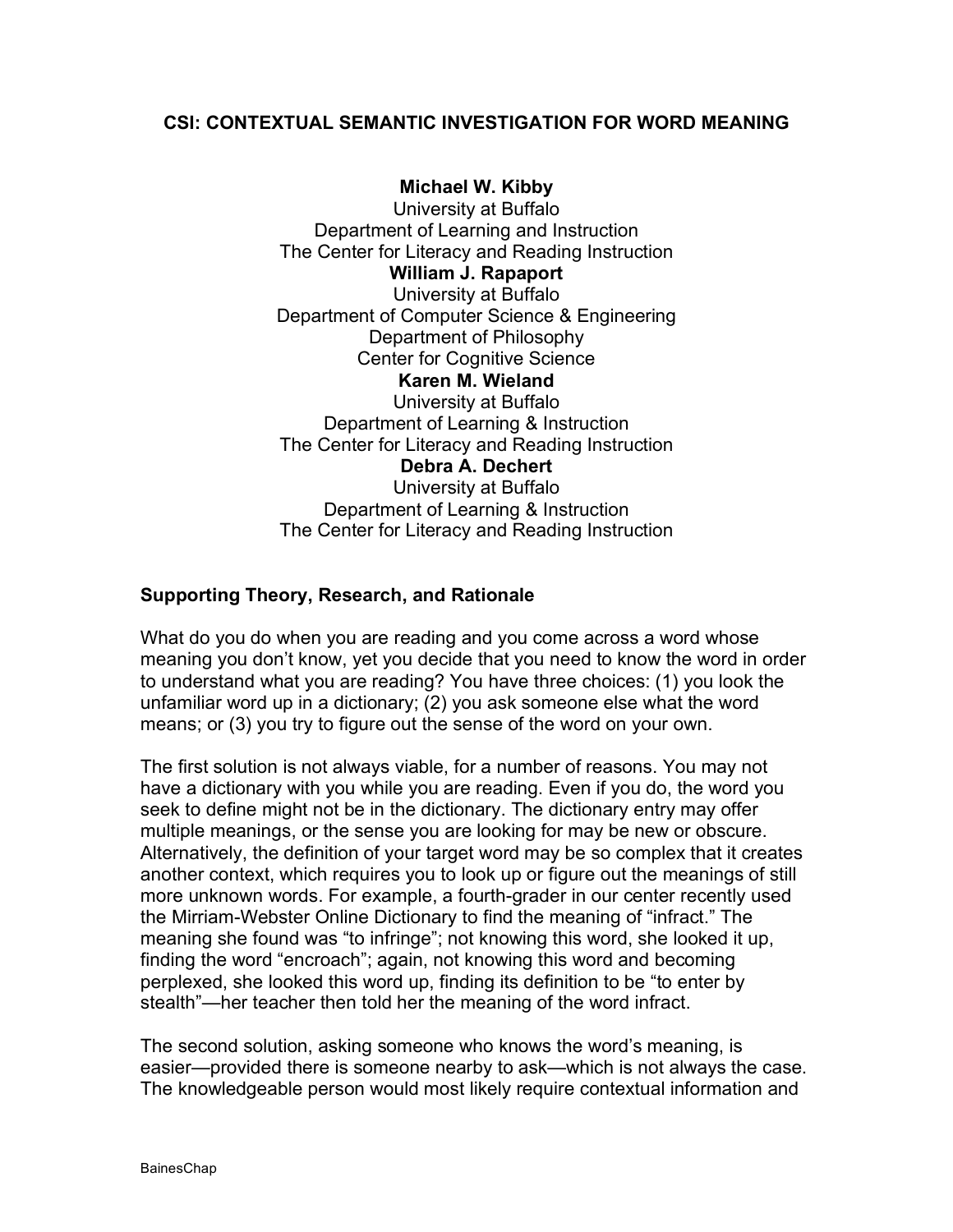probably will say, "Read me the whole sentence." Using the *textual constraints* of this text segment in conjunction with background knowledge, your consultant will retrieve the correct sense of the word from his or her mental lexicon.

Your third solution to encountering an unknown word is to hypothesize possible and logical senses of the word from its *textual constraints*. We use the term "using the textual constraints" in lieu of the more commonly used term "context clue" to make it clear that it is the information across the text that is used in CVA, not just a cue in a singular portion of the text or specific cues such as appositives or parenthetic statements.

Expert readers enjoy the challenge of figuring out new word meanings from their comprehension of the text their reading, their prior knowledge, and their thinking or reasoning abilities. In fact, one of the characteristics that may distinguish highly successful readers from less adept peers is an interest in learning new words while reading. So rather than consulting a dictionary or another person to learn about a new word, readers can be taught to think as expert word learners think, and make hypotheses based on passage comprehension, textual constraints, prior knowledge, and reasoning. Inferring a word's meaning from text is part skill, part strategy, and part practice; and the more practice a reader has with the technique, the more productive the technique becomes.

Several researchers have investigated context in relation to vocabulary acquisition and proposed types of context clues that readers should look for in a text (Ames, 1966; Artley, 1943; Deighton, 1959; Dulin, 1970; McCullough, 1952; Sternberg, 1987; Sternberg & Powell, 1983), and a handful of studies have attempted to determine how readers use context (Ames, 1966; Carnine *et al.*, 1984; Harmon, 1998, 1999, 2000; Kibby, Rapaport, & Wieland, 2004; McKeown, 1985; Sternberg & Powell, 1983; van Daalen-Kapteijns & Elshout-Mohr, 1981; van Daalen-Kapteijns *et al.*, 2001; Werner & Kaplan, 1950; Wieland, 2005). Many of the suggestions for using context clues are vague (e.g., Blachowicz & Zabroske, 1990; Clarke & Nation, 1980). Determining what types of clues to look for in a text is only one part of the process, but most of the research on this topic focuses on clue types, perhaps because these are easier to teach and to test than are expert reading and reasoning strategies.

What we are going to do in this lesson is show you and your students how to be "contextual semantic investigators" or CSIs. Finding out the meaning or sense of an unknown word from the meaning comprehended from the passage, the passage textual constraints, background knowledge, and reasoning ability is like a crime scene investigator—a CSI—finding out who committed a crime from the clues at the scene—only rather than dusting for finger prints, looking at tire tracks, analyzing polygraph results, or testing saliva samples for DNA, vocabulary CSIs utilize global comprehension strategies, look inward at their own background knowledge about the text's topic, rearrange words syntactically, and apply their reasoning abilities to all this information together to try to gain a sense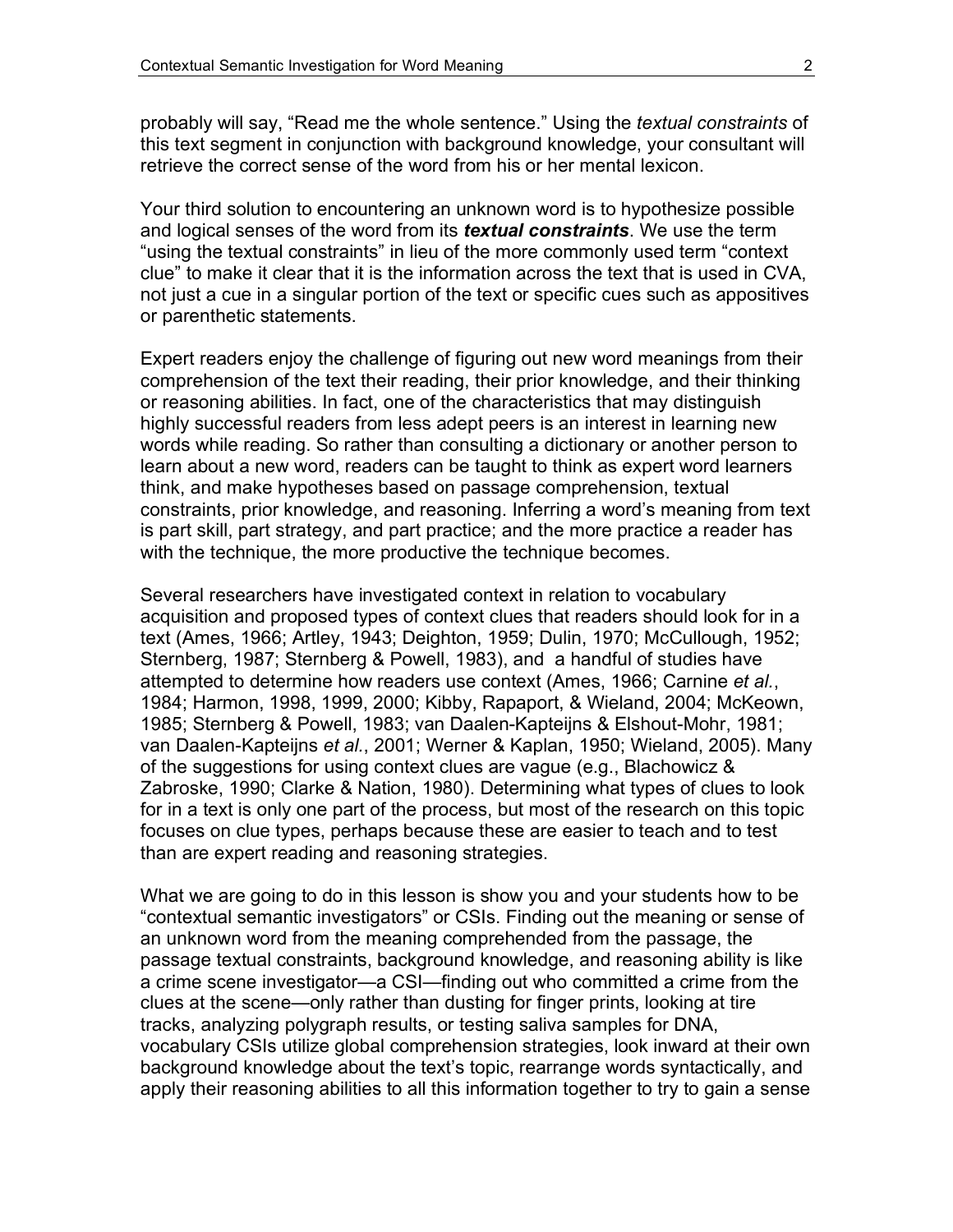of the meaning of the word. Both crime scene and vocabulary CSIs require comprehending and remembering information from the text, reasoning about or making connections between this information and background knowledge, making hypotheses, weighing the evidence, and eventually drawing conclusions.

This method for teaching CSI word detective skills to readers of all levels was derived from our own research with expert high school readers and our computational model of expert reading behavior (Ehrlich, 1995; Kibby et al., 2004; Rapaport, 2003, 2004; Rapaport & Ehrlich, 2000; Rapaport & Kibby, 2002; Wieland, 2005). We developed this CSI method by asking extremely adept high school readers to *think aloud* when they encountered unknown words while reading, and we validated our theories in an artificial intelligence environment. There is considerable validity for the think aloud or verbal report process (Ericsson & Simon, 1993; Pressley & Afflerbach; 1995). Our research gained verbal protocol from excellent readers in order for us to find the strategies that the best readers use, thus providing us insight into the strategies and skills that perhaps less than excellent readers should be taught. A brief summary of one component of our research follows. For more information on our full project, see our website on Contextual Vocabulary Acquisition (http://www.cse.buffalo.edu/~rapaport/CVA/).

In a nutshell, what we found is that our readers rarely reported reinspecting the surrounding text looking for a specific *printed context clue* such as those we have been teaching kids for decades: e.g., appositives (e.g., "Abraham Lincoln, the 16<sup>th</sup> president, was a  $\dots$ "), parenthetic definitions (e.g., "A sign of autism is *perseveration* [perseveration means to repeat an action or phrase over and over again]), connecting text (e.g., "such as," "an example of this is," "in contrast to"). To be sure, such textual clues are useful and our excellent readers surely did use them when they were present—but they are rarely present; writers do not write texts to teach new words, they write texts to convey meaning using words they think their reader already knows!

Instead of re-inspecting surrounding text (some computational linguists call this the co-text), the processes reported by our excellent readers were much more conceptual or *global*: i.e., (a) summarizing their *comprehension* of the text segment, (b) making connections between that comprehension and their *prior knowledge*, (c) using their *reasoning* abilities (d) to derive a *hypothesis* of the sense of the word's meaning. Sometimes readers reread the sentence with the hard word to determine its part of speech or to reinforce comprehension—but they rarely looked for specific, printed clues by reinspecting other portions of the paragraph in which the hard word occurred.

There was in our research, one exception to this last point. After—and generally only after—our readers had encountered the word in several texts and were confident they had figured out a sense of the meaning of the word, they (e) did reinspect the surrounding text—but this was done only as a way of proving to the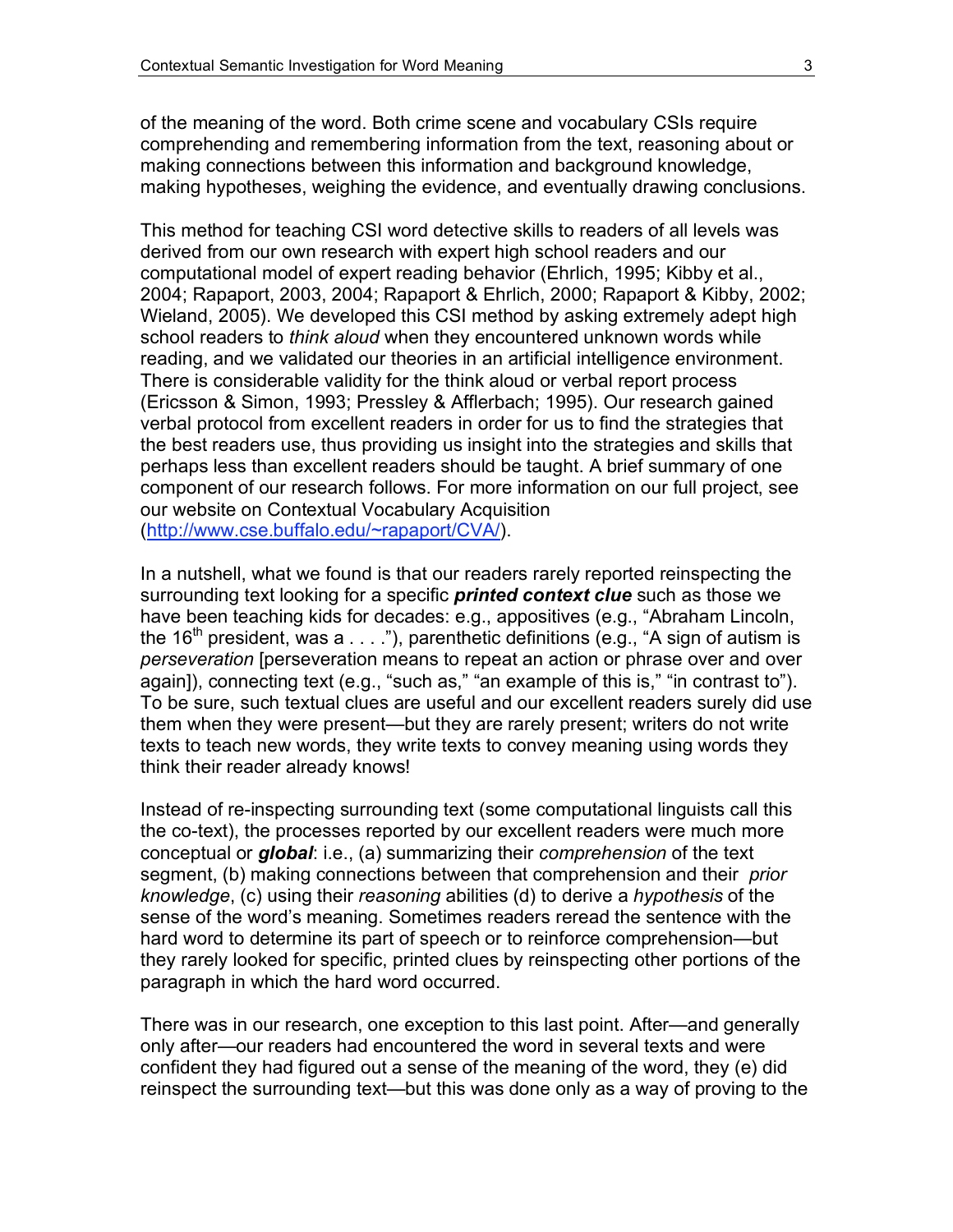researcher interviewing them (Karen) that the proffered meaning was actually congruent with the "clues" in the text. Indeed, the fact that our excellent-reading high school seniors did not report reinspecting texts for specific clues until they had already derived and iterated a sense of the word's meaning provides further evidence that links between printed context clues and a word are obvious only when the reader already knows the word. This point needs elaboration.

What we observed in working with our superior-reading high school participants as well as our own research groups' attempts to use CVA on texts containing hard words was that even the most intelligent and capable reader cannot readily identify those portions in a passage that link to the meaning of the word. This is because one has to have at least some sense of the word's meaning to make an association or link between a specific clue in the text and the hard word. When teachers teach contextual vocabulary acquisition skills, they usually use a text with a word they know, but their students do not. In this situation, the teacher is readily able to see the link between the hard word and specific clues in the text but the students in the class do not see how the teacher saw or made those links, because they do not have the meaning of the hard word to begin with. Therefore, to teach students to become CSIs, teachers need to model the CVA skills and strategies using words whose meanings they do not know—otherwise students do not understand how it is that the teacher so immediately linked the context clue to the meaning of the hard word.

Teachers and students should know that texts vary considerably in how much they help a reader hypothesize an unknown word's meaning. Five sentences follow, each successive sentence provides more information to help the reader create a hypothesis about the meaning of the word *aglet*. Cover up sentences 2- 5 and progress from 1-5 one sentence at a time, each time trying to predict the meaning of the word *aglet*.

- 1. The missing *aglet* made it difficult to insert.
- 2. Because the *aglet* was missing, it was difficult to insert the shoe lace.
- 3. Because the *aglet* was missing, it was difficult to thread the shoelace through the shoe's eyelets.
- 4. The aglet had come off the end of the shoelace, thus the shoelace was frayed, making it difficult to insert the end of the shoelace through the shoe's eyelets.
- 5. The aglet (the metal or plastic band that encircles the tip of a shoelace) was missing, thus allowing the shoelace to become frayed and making it difficult to insert the end of the shoelace through the shoe's eyelets.

One other important point in teaching CVA. Many philosophers, linguists, and psychologists differentiate knowledge of a concept—or *thing*—and knowledge of a word. Concepts refer to all the *things* in our universe: i.e., objects, actions, ideas and feelings. Everything that anyone can conceive is a thing, ergo, all objects, actions, ideas and feelings are things. Words, on the other hand, are just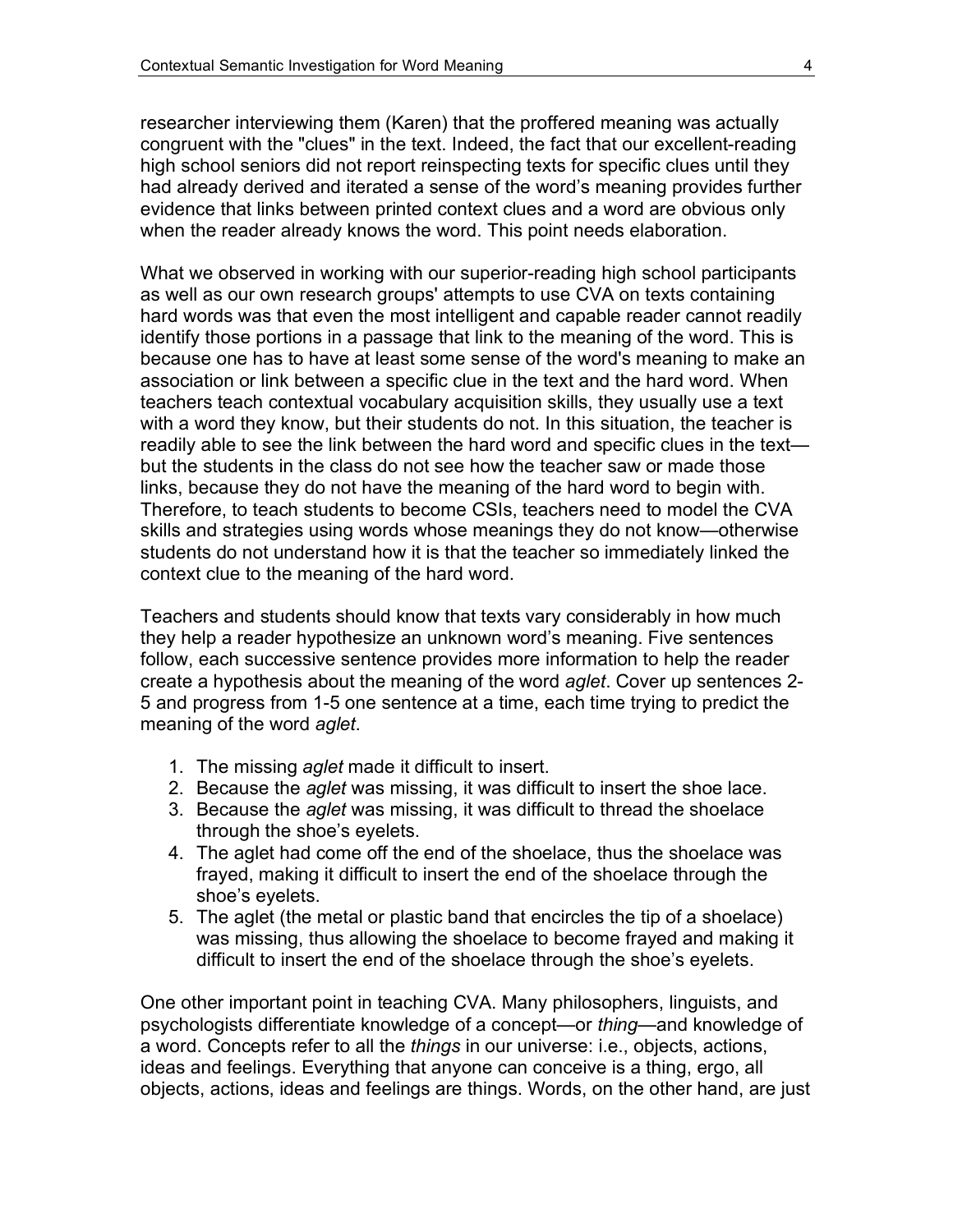written or spoken units used to signify *things* in our universe—and the association between a word and the thing it signifies is arbitrary and must be learned. Sometimes we know a thing, but not the word for it. The thing "aglet" is a good example. Most readers here know that many shoelaces have a plastic or metal tip around its end to keep it from fraying, but few probably knew that that thing was called an "aglet." It is because you had in your background knowledge this information about "a tip around the end of a shoelace" that you were able to associate this knowledge (known thing) with the unknown word "aglet." But sometimes both the word and the thing are unknown, in which case the context will not be much help in learning what the unknown word might mean, unless that context is instructional: i.e., written for the purpose of teaching the reader what this new concept or thing is, as well as the word used to signify it.

We make four general conclusions from our research.

- 1. Reinspecting printed text for specific clues linked to the hard word usually fails, because making such a link requires some knowledge of the hard word's meaning.
- 2. Readers do not usually reinspect a text looking for specific clues that they think link to the unknown word and give them insight to the word's meaning. Instead, they use more global strategies: (a) summarize comprehension of the text, (b) connect text meaning to prior knowledge; (c) apply reasoning to the meaning and prior knowledge, and (d) hypothesize a sense of the word's meaning.
- 3. Not every context provides enough textual information to help a reader form a hypothesis about a hard word's meaning.
- 4. Context may be useful for new words that signify things (i.e., objects, actions, ideas, feelings) we do know (e.g., "aglet); but context will generally be far less useful in helping us learn new words for things we do not know.

On the basis of our research and literature reviews, the CSI teaching method we developed and present here includes several important components: (a) teacher modeling of CSI techniques (teacher does/students watch) (b) guided practice during which the teacher provides opportunities for students to try the techniques with varying levels of assistance (teacher does/students help); (c) peer group collaboration with teacher guidance (students do/teacher helps); (d) independent application of strategies while the teacher assesses and plans future instruction (students do/teacher watches); and finally (e) application or usage of newly learned vocabulary in speaking or writing, while teacher evaluates (students do/teacher watches). This method is congruent with socioconstructivist theories about teaching and learning (Graves, 2000; Wilhelm, 2001; Wilhelm et al., 2001). Our CSI think-aloud procedures ("I do, you watch"; "I do, you help"; "you do, I help"; "you do, I watch") are modeled on those recommended by Wilhelm (Wilhelm, 2001; Wilhelm et al., 2001). Our Instructions for CSI Investigators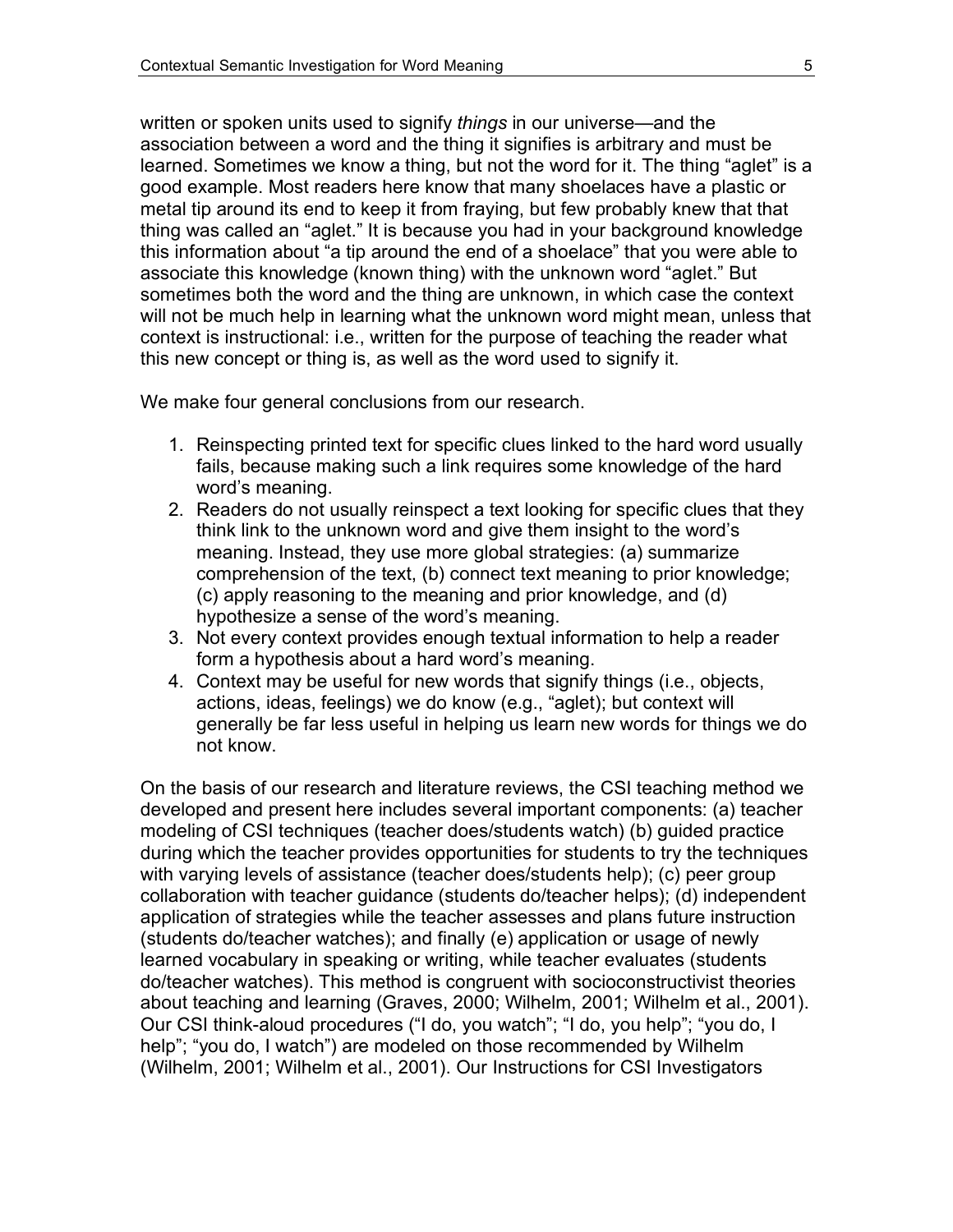(Sidebar A) are derived from our verbal protocol from exert readers and our computational model of expert reading behavior.

#### **Helpful Hints for Teachers**

- $\checkmark$  Students will have varying degrees of "word consciousness," or awareness of and interest in unknown words (Kibby, 1995). Our method asks students to select unknown words from their texts while reading, but this does not mean that all students will identify all unknown words. By discussing the text in a global way, you can gain awareness of which important words students are ignoring or misinterpreting.
- $\checkmark$  Not every hard word needs to be known! If the student is comprehending satisfactorily and lack of knowledge of a specific word(s) in the passage is not interfering with comprehension, perhaps the student should move on.
- $\checkmark$  Some students may require guidance in the construction of a meaning of new words. Word maps can be used to teach students about the types of information—category, properties, and illustrations—that contribute to word meanings (Schwartz, 1988; Schwartz & Raphael, 1985) or concept development (Peters, 1974-75). The software package *Inspiration* is an excellent tool for demonstrating the building of the sense of a word's meaning and for a student to use independently.
- $\checkmark$  If too many words in a text are unfamiliar, attempts to infer word meanings from context will not be very productive. So you may need to limit the number of target words for CSI instruction. Tell students the meanings of the other unfamiliar words in the text in order for them to infer successfully the meaning of the target word. The best texts for this type of lesson are those that contain only a handful of unfamiliar words.
- $\checkmark$  Teachers must model the thinking process using words unfamiliar to them and most of their students. Since teachers usually know many more words than their students, finding unfamiliar words in your teaching materials may happen only rarely. A good source for strange and unusual words is called Spizzerinctum, compiled by Kevin Johnson (2004). The website can be found at **http://www.spizzquiz.net/**. For no fee, you may sign up to receive a word-a-day E-mail, and the vast majority of those words will be unfamiliar to most teachers and students. These word-a-day E-mails provide a contextual use of the word in addition to its pronunciation and meaning.
- $\checkmark$  You do not have to figure out the "correct" meaning of the target word; you just need to generate a reasonable hypothesis that can be defended with textual cues and prior knowledge. Your goal should be to derive a logical sense of the word given the context.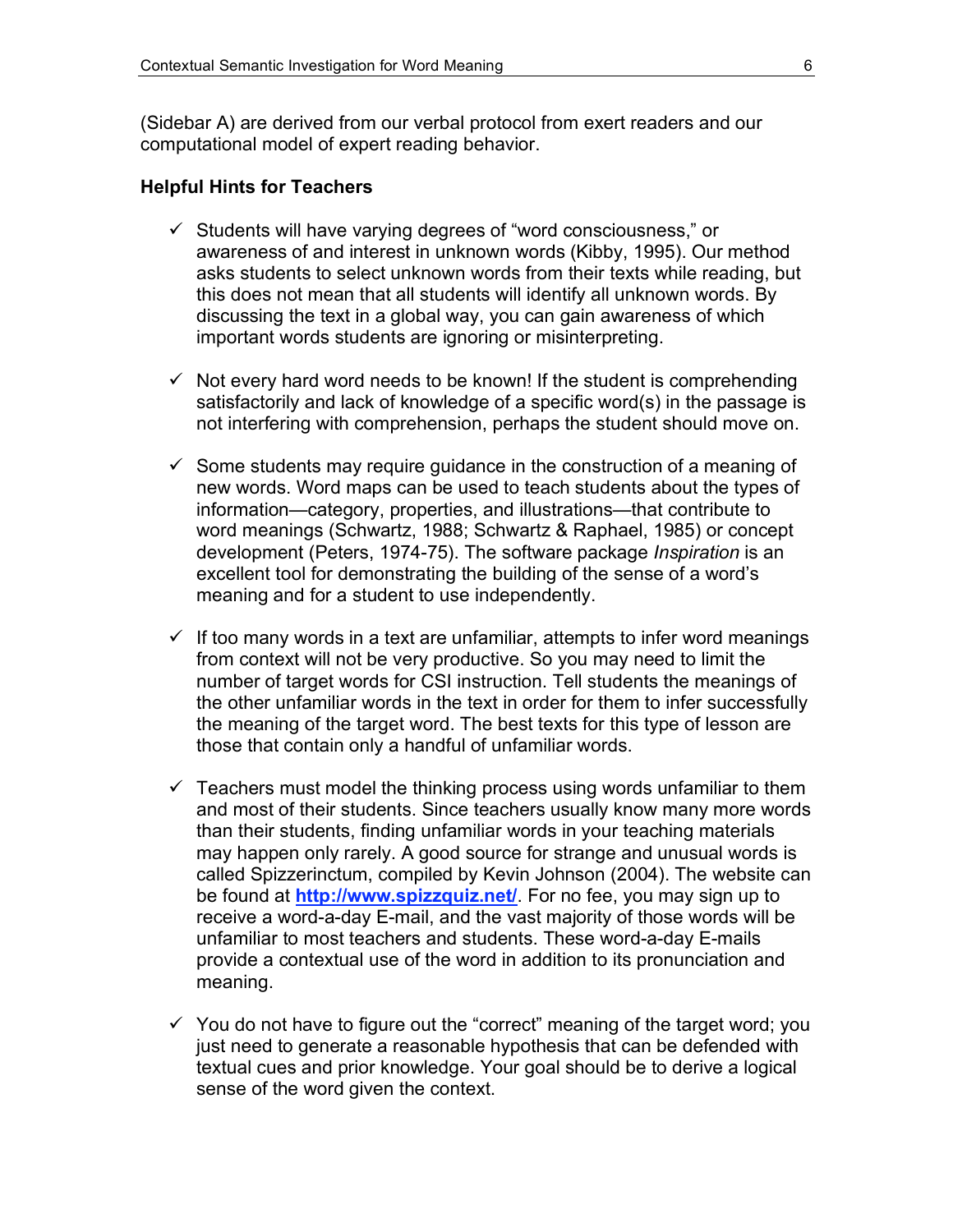- $\checkmark$  The senses of new nouns are generally much easier to figure out than the senses of new verbs or new modifiers.
- $\checkmark$  Seeing a new word in just one context provides some useful information, but experts agree that multiple contextual exposures are required to develop a thorough and in-depth understanding. So consider finding supplemental texts with which to confirm or revise initial hypotheses about word sense.

### **Instructional Guidelines**

Our lesson plan is designed to be completed across several instructional days. Although we've broken it up into four segments of approximately 45-minutes each, you should feel free to modify the plan as it suits your schedule and resources.

DAY 0 (the day before the unit begins)

- $\Box$  For homework, students find a difficult word in context, print out the passage, and bring it in to "stump the teacher." A good source for strange and unusual words is called Spizzerinctum, compiled by Kevin Johnson (2004). The website can be found at http://www.spizzquiz.net/
- $\Box$  Teacher creates copies of the CSI Detective Notebook by copying the think-sheet labeled Sidebar F.

DAY 1 (first day of CSI unit)

- $\Box$  Teacher hands out CSI Detective Notebooks or copies of the think-sheet page to students.
- $\Box$  Students present their challenging words/context to the teacher. For an example of how a teacher might respond, see Sidebar A.
- Teacher models CSI strategies using the texts the students provide **("I do, you watch.")**.
	- o Begin by rearranging the target sentence to put the unknown word in the subject position.
	- o Then activate background knowledge about the topic.
	- o Next, search for clues within the text that give a sense of the target word's meaning.
	- o See Instructions for CSI Investigators in Sidebar B for ideas of clues to look for, depending on the part of speech of the target word.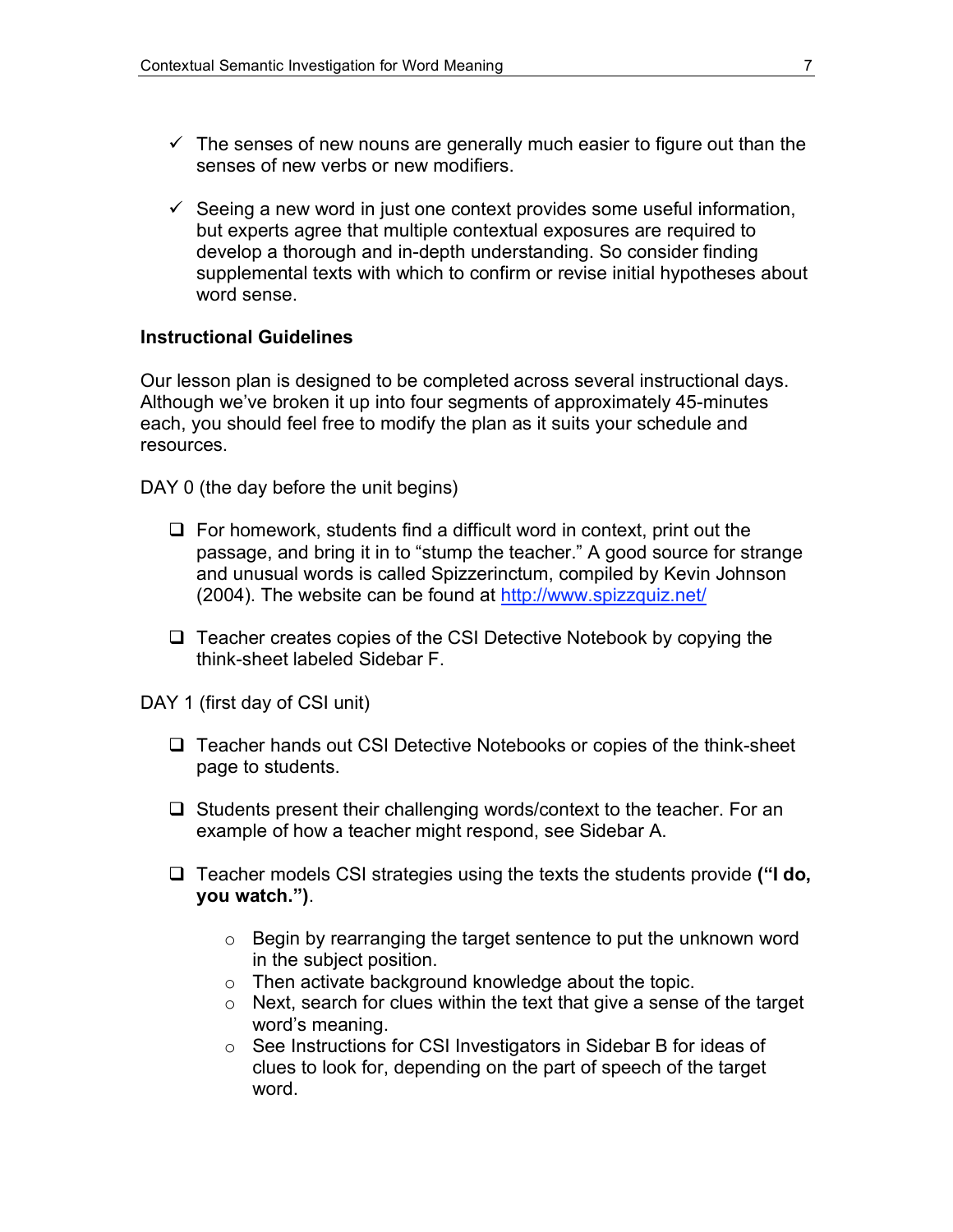- $\Box$  Students listen and watch.
- $\Box$  Students reconstruct the steps the teachers took onto a page in their CSI Researcher Notebook (use the reproducible page labeled Sidebar F).
- $\Box$  Teacher hands out a target text (we find short stories to be useful for this type of strategy lesson, however teachers might choose to utilize other instructional/ content-area texts). For the purposes of demonstration, we will use Anton Chekov's "The Lottery Ticket," available at http://eserver.org/fiction/the-lottery-ticket.html
- $\Box$  Teacher activates prior knowledge of the topic or theme of the story. See Sidebar C for suggestions.
- $\Box$  For homework, students are asked to read the story independently and note (underline) the hard words.

### DAY<sub>2</sub>

- $\Box$  Teacher creates list of words that students underlined. Some suggestions for creating this list include having students volunteer hard words and taking a hand count of how many others found the words difficult. Or the teacher may ask students to make a list of their hard words and hand it in. Then the teacher creates a ranked list of words to work on collaboratively. For a list of possible target words from the Chekov story, see Sidebar D.
- $\Box$  Teacher models CVA strategies again using a word from the beginning of the story that most students were stumped by (students are asked beforehand to keep quiet about meanings they know, so their classmates can figure it out themselves). This time, though, she elicits help from students. **("I do, you help.").** See Sidebar E for an example.
- $\Box$  While teacher is thinking aloud, students record the steps the teacher is taking and the reasoning strategies they used into their CSI Detective Notebooks (see example page, which is reproducible, in Sidebar F). Teachers may want to complete a model page in the notebook on an overhead projector.
- $\Box$  Then the teacher asks a student volunteer to think-aloud about the meaning of another target word. The teacher and the other students scaffold this student's thinking when necessary. Students word collaboratively and record their processes and cues and hypotheses in their CSI Detective Notebooks. **("You do, I help.")**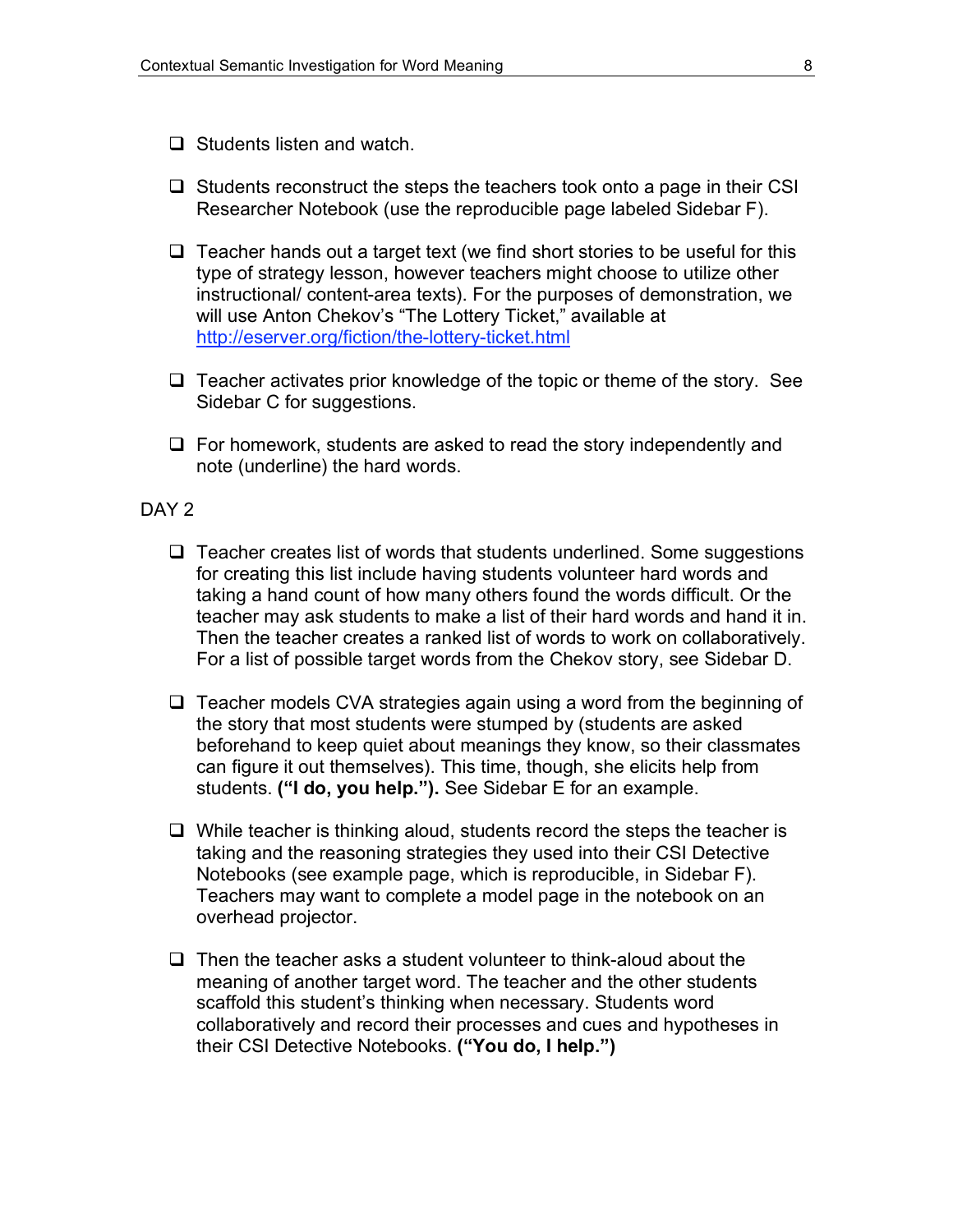- $\Box$  Once the teacher believes the process has been adequately modeled, the class breaks off into small groups. The teacher assigns a target word for each group to work on. Students word collaboratively and record their processes and cues and hypotheses in their CSI Detective Notebooks. **("You do, I help.")**
- $\Box$  For homework, each student is asked to pick out another word to work on independently, including the completion of a think-sheet in the CSI Detective Notebook.

### DAY<sub>3</sub>

- $\Box$  A spokesperson from each group reports back to the whole class, explaining the thinking that the group did and the hypothesis they came up with (recorded on Day 2 in students' Notebooks). The whole class discusses the target word, the cues, and the thinking process of the group.
- $\Box$  Then each group is asked to pick another hard word from the text and work on that word. The teacher circulates around the room, taking notes, but does not help. **("You do, I watch.")**
- $\Box$  For homework, students are asked to find additional contexts for the target words they have worked on so far. This will allow them to either confirm their initial hypotheses or revise them based on new evidence. It will be helpful to ask students to take notes about their new contexts and hypotheses in their CSI Detective Notebooks.
- DAY 4 Extend the lesson using CSI writing activities, for example:
	- $\Box$  As a variation of the think-aloud procedure, students are asked to write out their reasoning about unknown words in context (write-aloud) into their CSI Detective Notebooks.
	- $\Box$  Students are asked to author a passage for one of their hard words, using sufficient cues for their fellow students to derive a sense of the word. The writer cannot provide a direct definition in the passage.
	- $\Box$  Students are asked to turn their CSI Detective Notebooks into a narrative of what they did as word detectives. They could write up a report to the police chief, putting all the clues together into a story of their thinking.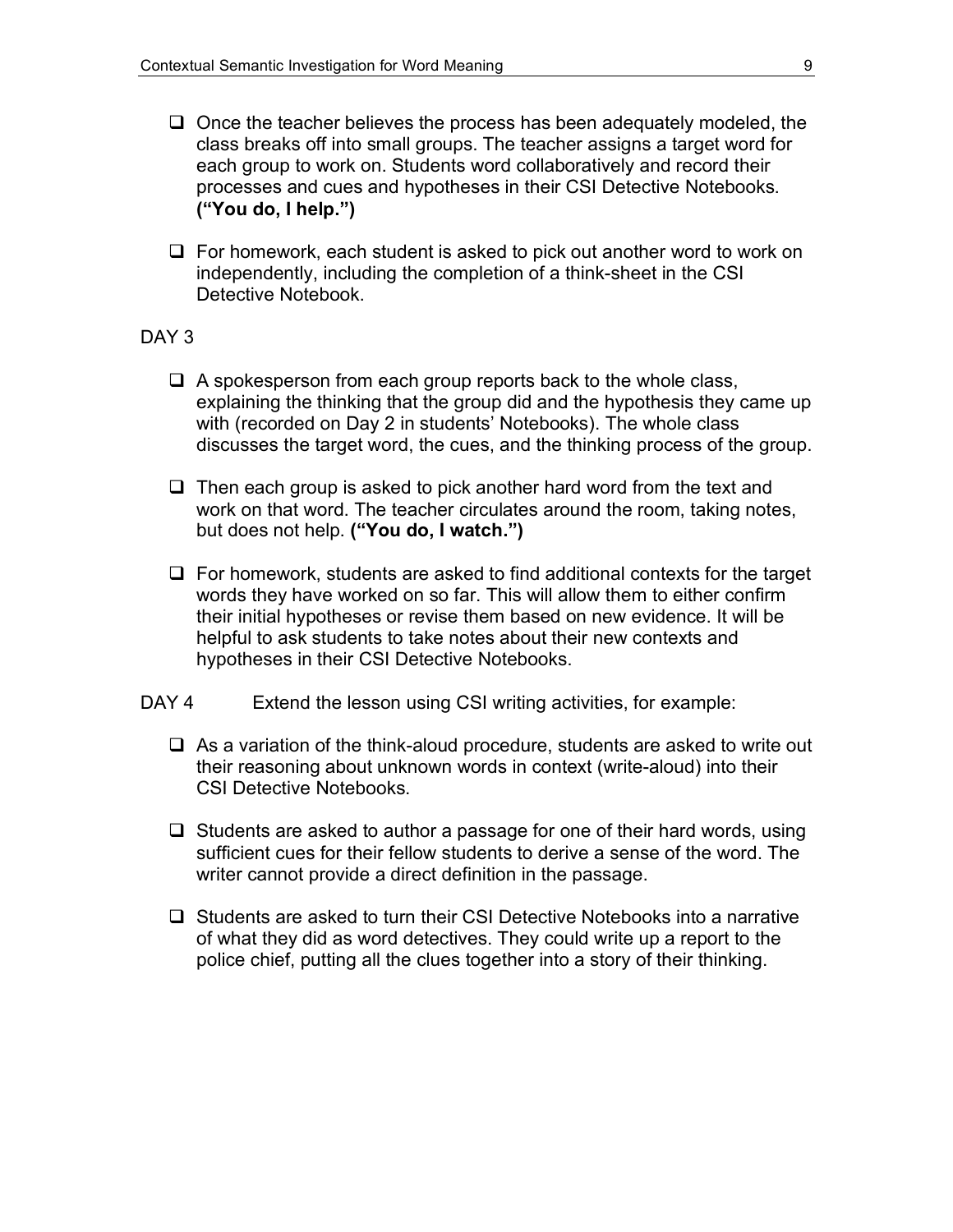## **References**

- Ames, W. S. (1966). The development of a classification scheme of contextual aids. *Reading Research Quarterly, II*(I), 57-82.
- Artley, A., Sterl. (1943). Teaching word meaning through context. *Elementary English Review, 20*, 68-71.
- Blachowicz, C. L. Z., & Zabroske, B. (1990). Context instruction: A metacognitive approach for at-risk readers. *Journal of Reading, 33*(7), 504-508.
- Carnine, D., Kame'enui, E. J., & Coyle, G. (1984). Utilization of contextual information in determining the meaning of unfamiliar words. *Reading Research Quarterly, 19*(2), 188-204.
- Clarke, D. F., & Nation, I. S. P. (1980). Guessing the meanings of words from context: Strategy and techniques. *System, 8*, 211-220.
- Deighton, L. C. (1959). *Vocabulary development in the classroom*. New York: Teachers College Press.
- Dulin, K. L. (1970). Using context clues in word recognition and comprehension. *The Reading Teacher, 23*(5), 440-469.
- Ehrlich, Karen (1995), Automatic Vocabulary Expansion through Narrative Context. Technical Report 95-09. Buffalo: University at Buffalo Department of Computer Science.
- Ericsson, K. A., & Simon, H. A. (1993). *Protocol analysis: Verbal reports as data* (Rev. ed.). Cambridge, MA: MIT Press.
- Graves, M. F. (Ed.). (2000). *A vocabulary program to complement and bolster a middle-grade comprehension program*. New York: Teachers College Press.
- Harmon, J. S. (1998). Constructing word meanings: Strategies and perceptions of four middle school learners. *Journal of Literacy Research, 30*(4), 561- 599.
- Harmon, J. S. (1999). Initial encounters with unfamiliar words in independent reading. *Research in the Teaching of English, 33*, 304-339.
- Harmon, J. S. (2000). Assessing and supporting independent word learning strategies of middle school students. *Journal of Adolescent and Adult Literacy, 43*(6), 518-527.
- Johnson, K. (2004). Spizzerinctum.Net. from http://www.spizzquiz.net/
- Kibby, M. W. (1995). The organization and teaching of things and the words that signify them. *Journal of Adolescent & Adult Literacy, 39*(3), 208-223.
- Kibby, M. W., Rapaport, W. J., & Wieland, K. M. (2004). *Contextual vocabulary acquisition: From algorithm to curriculum.* Paper presented at the International Reading Association, Reno, NV. Retrieved electronically from http://www.cse.buffalo.edu/~rapaport/CVA/cvaslides.html.
- McCullough, C. M. (1952). Word analysis in the high school program. *The English Journal, 41*(1), 15-23.
- McKeown, M.G. (1985). The acquisition of word meanings from context by children of high and low ability. *Reading Research Quarterly, 20*, 482-496.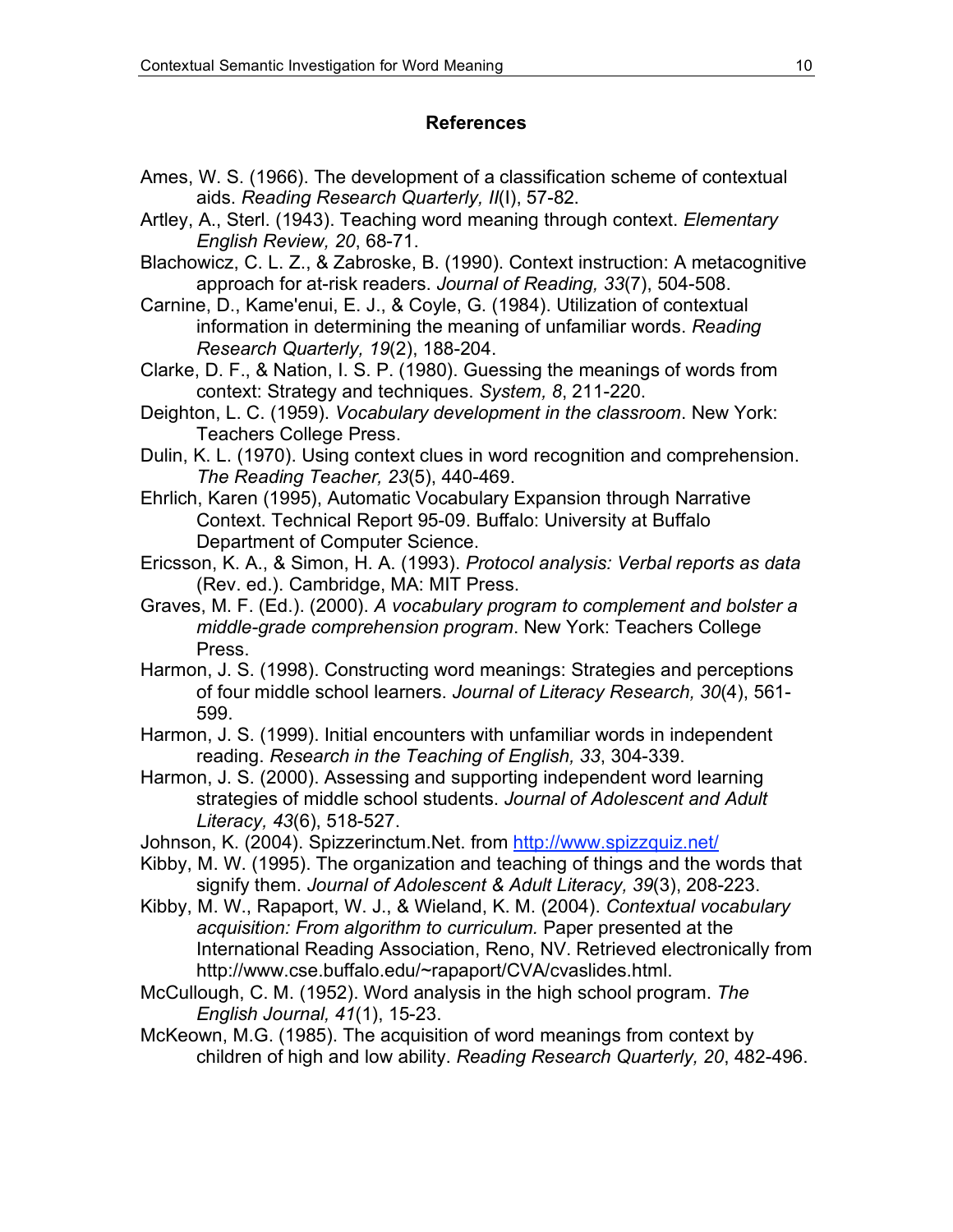- Peters, C. (1974-75). A comparison between the Frayer model of concept attainment and the textbook approach to concept attainment (abstract). *Reading Research Quarterly, 10*(2), 252-254.
- Pressley, M., & Afflerbach, P. (1995). *Verbal protocols of reading: The nature of constructively responsive reading*. Hillsdale, NJ: Erlbaum.
- Rapaport, William J. (2003), "What Is the 'Context' for Contextual Vocabulary Acquisition?", in Peter P. Slezak (Ed.), *Proceedings of the 4th International Conference on Cognitive Science/7th Australasian Society for Cognitive Science Conference (ICCS/ASCS-2003)* Vol. 2, (547-552). Sydney, Australia: University of New South Wales.
- Rapaport, W. J. (2005). In Defense of Contextual Vocabulary Acquisition: How to Do Things with Words in Context. In A. Dey et al. (Eds.), *Proceedings of the 5th International and Interdisciplinary Conference on Modeling and Using Context (Context-05i)* (396-409). Berlin: Springer-Verlag Lecture Notes in Artificial Intelligence 3554.
- Rapaport, William J., & Ehrlich, Karen (2000). A Computational Theory of Vocabulary Acquisition. In Lucja M. Iwanska & Stuart C. Shapiro (Eds.), *Natural Language Processing and Knowledge Representation: Language for Knowledge and Knowledge for Language* (347-375). Menlo Park, CA/Cambridge, MA: AAAI Press/MIT Press.
- Rapaport, William J., & Kibby, Michael W. (2002). Contextual Vocabulary Acquisition: A Computational Theory and Educational Curriculum. In Nagib Callaos, Ana Breda, and Ma. Yolanda Fernandez J. (Eds.), Proceedings of the 6th World Multiconference on Systemics, Cybernetics and Informatics (SCI 2002; Orlando, FL). Vol. II: *Concepts and Applications of Systemics, Cybernetics, and Informatics I* (261-266). Orlando, Fl: International Institute of Informatics and Systemics.
- Schwartz, R. (1988). Learning to learn vocabulary in content area textbooks. *Journal of Reading, 32*, 108-118.
- Schwartz, R., & Raphael, T. E. (1985). Concept of definition: A key to improving students' vocabulary. *The Reading Teacher, 39*, 198-205.
- Sternberg, R. J. (1987). Most vocabulary is learned in context. In M. G. McKeown & M. E. Curtis (Eds.), *The nature of vocabulary acquisition* (pp. 89-105). Hillsdale, NJ: Lawrence Erlbaum Associates, Publishers.
- Sternberg, R. J., & Powell, J. S. (1983). Comprehending verbal comprehension. *American Psychologist, 38*, 878-893.
- van Daalen-Kapteijns, M. M., & Elshout-Mohr, M. (1981). The acquisition of word meanings as a cognitive learning process. *Journal of Verbal Learning and Verbal Behavior, 20*, 386-399.
- van Daalen-Kapteijns, M. M., Elshout-Mohr, M., & de Glopper, K. (2001). Deriving the meaning of unknown words from multiple contexts. *Language Learning, 51*(1), 145-181.
- Werner, H., & Kaplan, E. (1950). The acquisition of word meanings: A developmental study. *Monographs of the Society for Research in Child Development, XV*(51), i-119.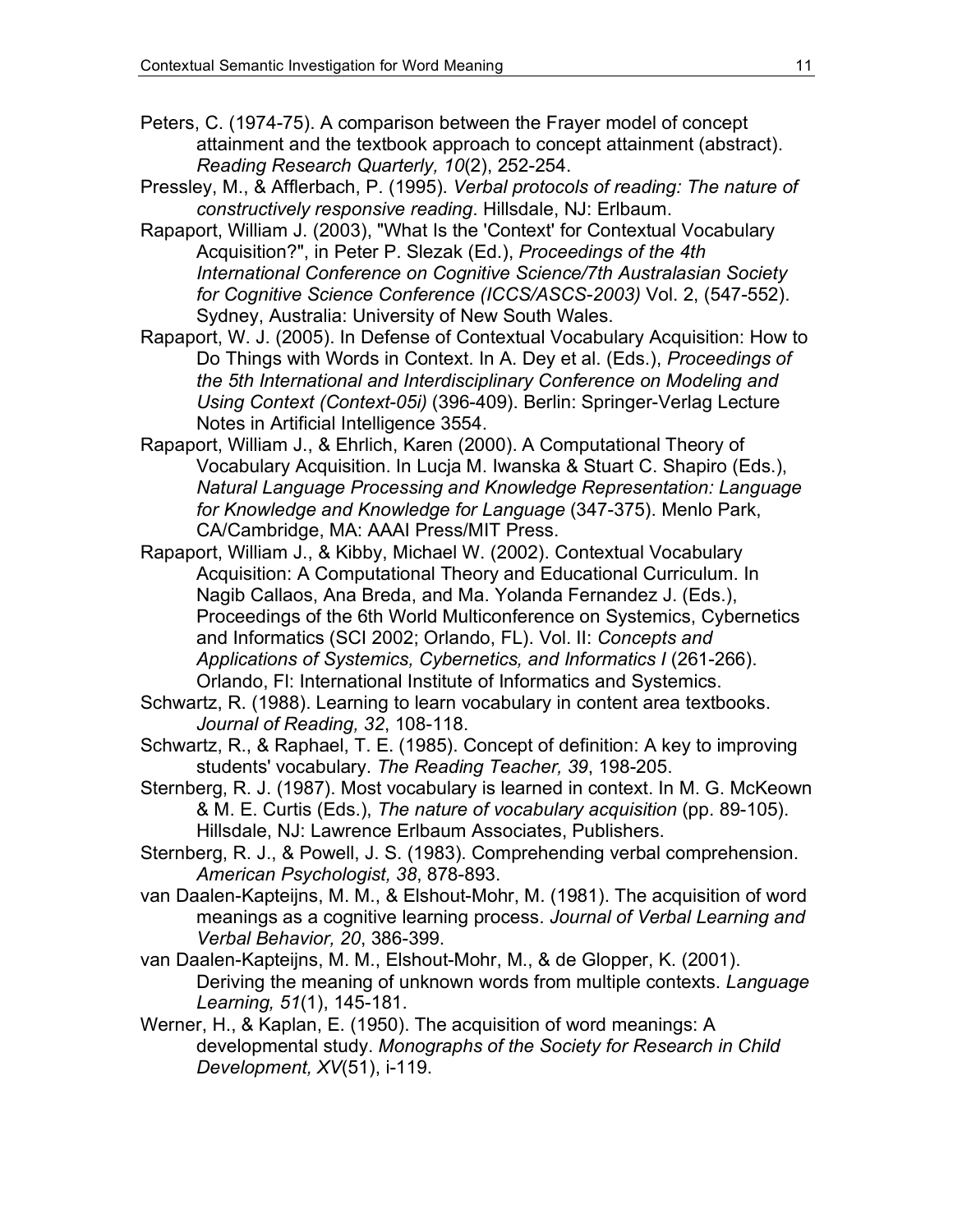- Wieland, K. M. (2005). The contextual vocabulary acquisition strategies of adolescent readers: An analysis of think-aloud protocol (pp. 128): University at Buffalo, Graduate School of Education, Department of Learning and Instruction.
- Wilhelm, J. D. (2001). *Improving comprehension with think-aloud strategies: Modeling what good readers do*. New York: Scholastic Professional Books.
- Wilhelm, J. D., Baker, T. N., & Dube, J. (2001). *Strategic reading: Guiding students to lifelong literacy, 6-12*. Portsmouth, NH: Heinemann.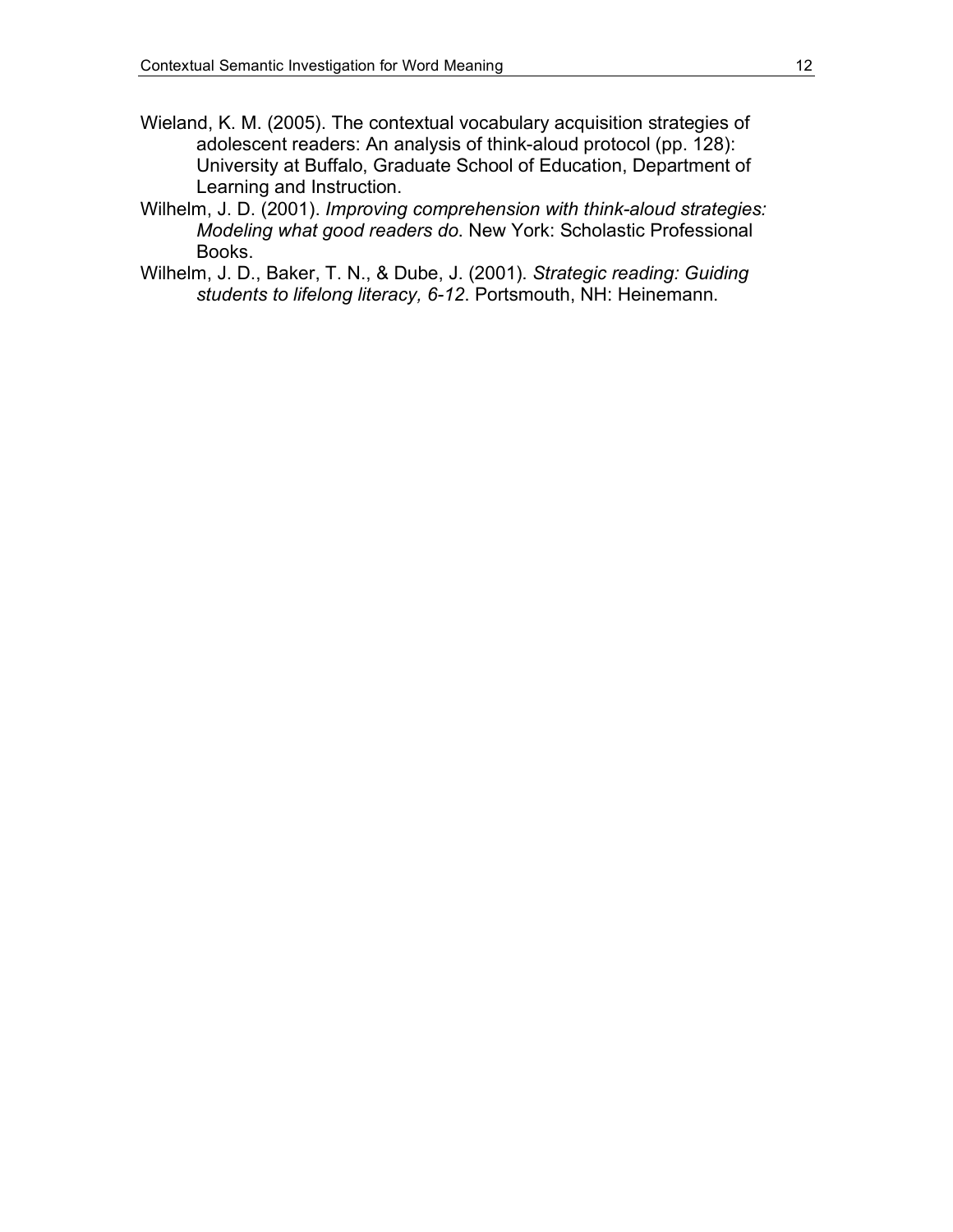# Sidebar A

# **Instructions for CSI Investigators**

| 1. Focus on Hard Word: Have you seen/heard the word before? Does the word have any identifiable structural cues (e.g., prefix, affix, root)?                       |  |  |  |  |  |
|--------------------------------------------------------------------------------------------------------------------------------------------------------------------|--|--|--|--|--|
| 2. Reread: Reread the sentence with the hard word (maybe the preceding sentence) to gain full meaning.                                                             |  |  |  |  |  |
| 3. Part of Speech: What part of speech is this word?                                                                                                               |  |  |  |  |  |
| 4. Summarize Meaning: In your mind, summarize the meaning you gained from everything in the text you have read so far.                                             |  |  |  |  |  |
| 5. Activate Prior Knowledge: Think about what you already know about the topic and how your prior knowledge might be linked to the hard word.                      |  |  |  |  |  |
| 6. Connect: Connect meaning gained from reading with prior knowledge so that all you know about this topic is at the forefront of your thinking.                   |  |  |  |  |  |
| 7. Reword: Reconstruct the target sentence so that the target word is in the subject position.                                                                     |  |  |  |  |  |
| 8. Thinking or Reasoning: Use the following suggestions to guide your reasoning about what you have learned from the text about the hard word.                     |  |  |  |  |  |
| General meaning: How does this word relate to the meaning of the passage or the meaning of the immediately surrounding text?<br>a. For Nouns-                      |  |  |  |  |  |
| Class membership: What category of person or thing is this?<br>these processes                                                                                     |  |  |  |  |  |
| are not linear,<br>Properties: What properties does this person or thing have?                                                                                     |  |  |  |  |  |
| and are listed<br>Structural information: What is the size, shape, parts, etc. of this person or thing?<br>in no particular                                        |  |  |  |  |  |
| Visualize: Can you build a picture in your mind of what this person or thing might look like?                                                                      |  |  |  |  |  |
| Acts or Functions: What kinds of things can this person or thing do? What this person or thing does is done to whom or what?                                       |  |  |  |  |  |
| Agents: Who does something to or with this person or thing? What do they do to or with the person or thing?                                                        |  |  |  |  |  |
| Ownership: Can this thing be owned? If so, by whom?                                                                                                                |  |  |  |  |  |
| Comparison-Contrast: Is the person or thing compared or contrasted to some other person or thing?                                                                  |  |  |  |  |  |
| Synonyms: Can you think of another word or phrase that would easily replace this word and make sense within the text?                                              |  |  |  |  |  |
| b. For Verbs-<br>Transitivity (Knowing if the unknown verb is solely an action, an action done to another person or thing, or an action done to another person     |  |  |  |  |  |
| or thing to or with something may provide much information about the unknown verb):<br>these processes                                                             |  |  |  |  |  |
| • Is this word the actual action (intransitive — action only: e.g., John sang).<br>are not linear,                                                                 |  |  |  |  |  |
| • Is the action done to another thing (transitive—verb and direct object: e.g., John sang Happy Birthday).<br>and are listed                                       |  |  |  |  |  |
| • Is the action done to another thing to/with something (ditransitive—has direct and indirect object: John sang Happy Birthday to his sister).<br>in no particular |  |  |  |  |  |
| order<br>Synonyms: Can you think of another word or phrase that would easily replace this word and make sense within the text?                                     |  |  |  |  |  |
| Class membership: What category of action is this?                                                                                                                 |  |  |  |  |  |
| Properties: What properties does this action have?                                                                                                                 |  |  |  |  |  |
| Visualize: Can you build a picture in your mind of what this action might look like?                                                                               |  |  |  |  |  |
| c. For<br>Contrasts: Does this hard word appear to contrast the subject or action it modifies to another subject or action with which you are familiar?            |  |  |  |  |  |
| Modifiers<br>Parallelism: If the grammar of the hard word's sentence/clause (modifier-subject/action) is parallel to another, what clue does that offer?           |  |  |  |  |  |
| 9. Hypothesis: State your hypothesized or predicted meaning of the hard person, thing, or action.                                                                  |  |  |  |  |  |
| $\ $ 10. <b>Confirm:</b> How sure are you that the meaning you hypothesized is correct?                                                                            |  |  |  |  |  |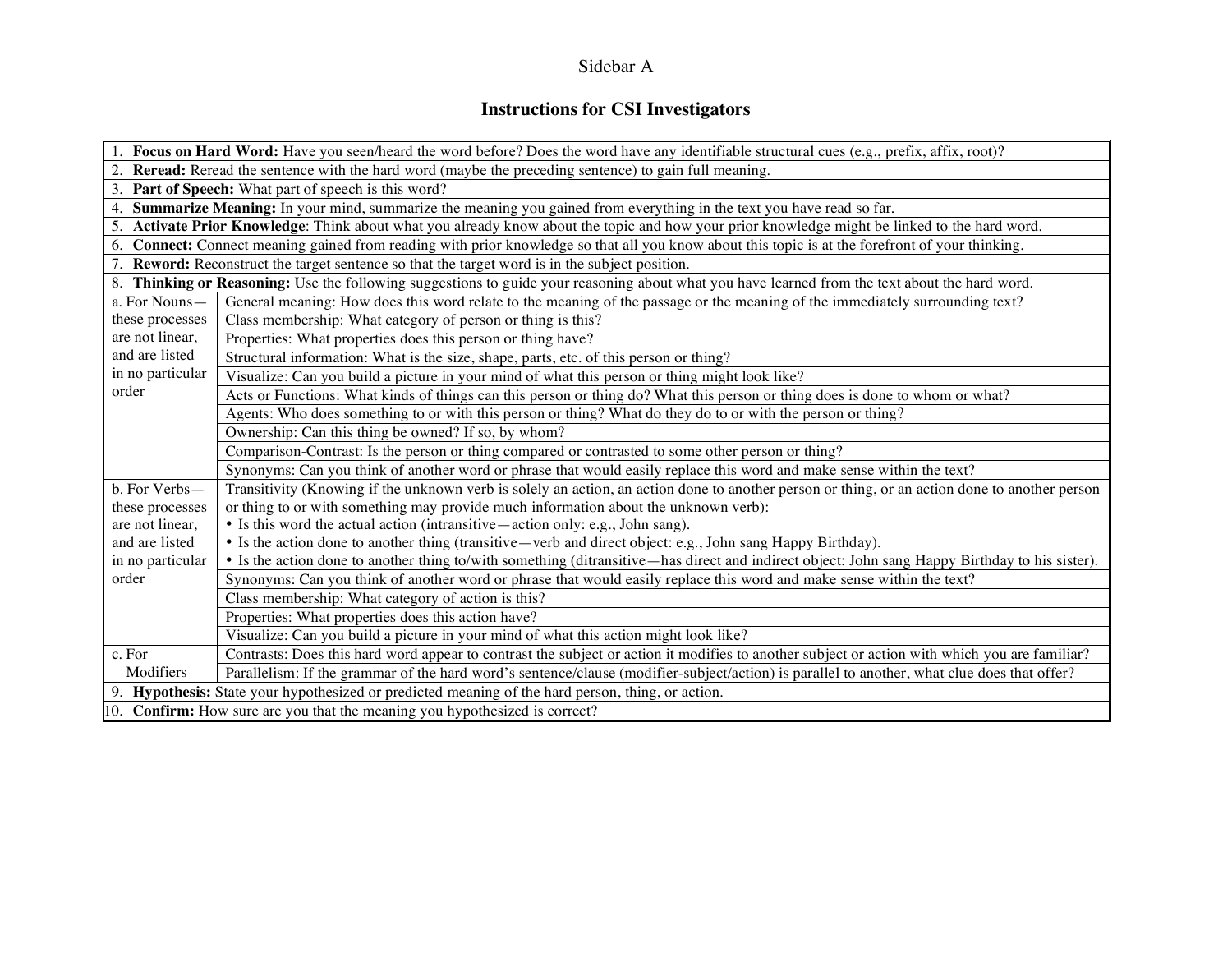| Sidebar B |  |
|-----------|--|
|-----------|--|

| <b>CSI Researcher Notebook</b>                                             |                         | Case File |  |
|----------------------------------------------------------------------------|-------------------------|-----------|--|
| Before reading: What do I know about this<br>topic?                        | My Hunches and Evidence |           |  |
|                                                                            |                         |           |  |
|                                                                            |                         |           |  |
| Target word and part of speech:                                            |                         |           |  |
| Check one:<br>$\Box$ Noun<br>$\Box$ Verb                                   |                         |           |  |
| $\Box$ Modifier (Adjective or Adverb)                                      |                         |           |  |
| Copy the target sentence:                                                  |                         |           |  |
|                                                                            |                         |           |  |
|                                                                            |                         |           |  |
| Reword the context to make the target word<br>the subject of the sentence: |                         |           |  |
|                                                                            |                         |           |  |
|                                                                            |                         |           |  |
|                                                                            |                         |           |  |

This think-sheet may be reproduced for classroom use with the permission of the authors.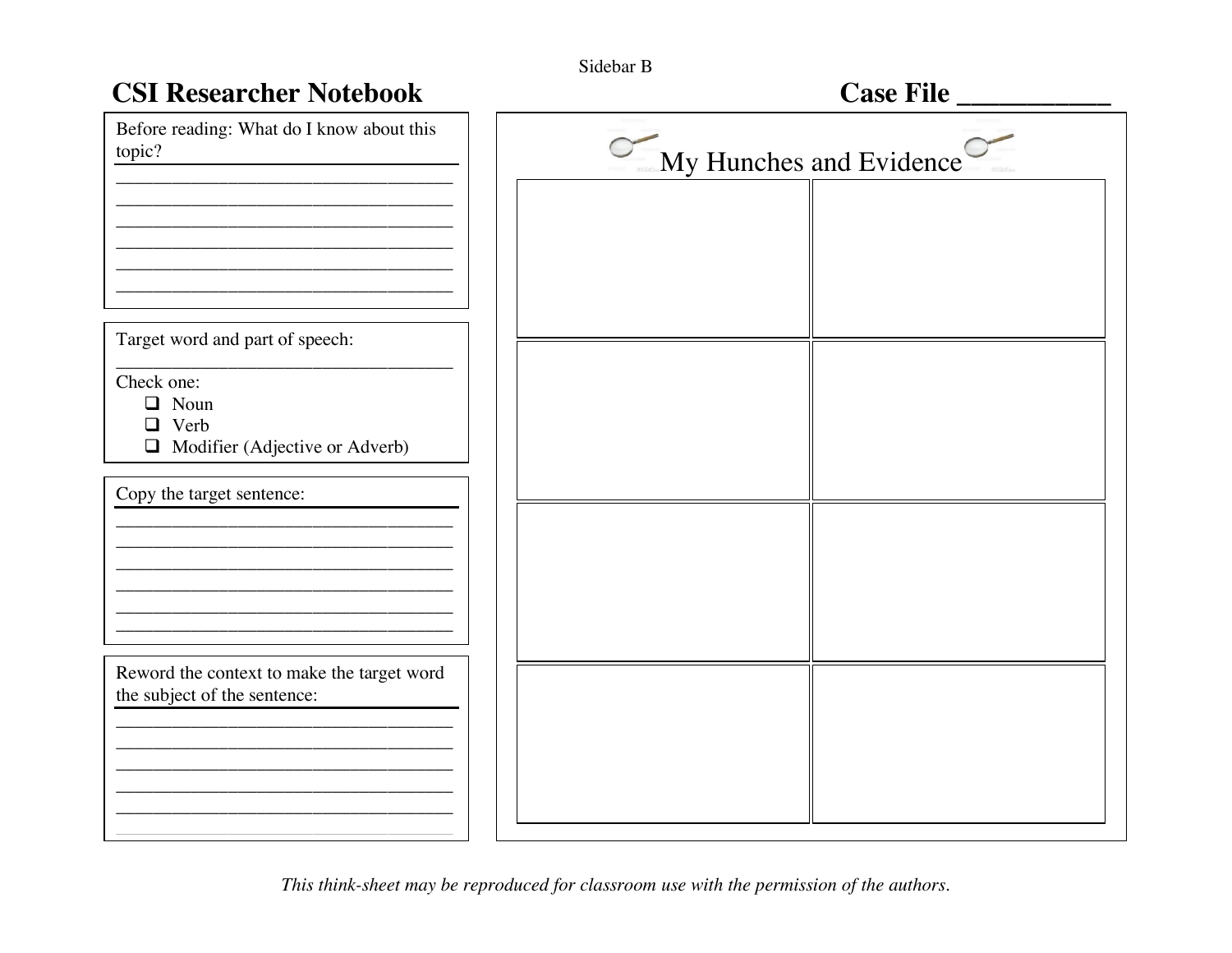### **Sidebar C An Example of the "Stump the Teacher" Recommended for Day 1**

Reclining on a sea of pillows in her suburban San Antonio bedroom and picking leisurely at a snack, Pamela Hoy contemplates her good fortune. How wonderful to be able to work in the bedroom of her own home!

Hoy is not just another stock-optioned **sybarite** achy with ennui; she's pregnant. After a trip to the emergency room two months ago, Hoy was told she'd gone into labor and was given medication and ordered to spend the rest of her gestation lying on her left side.

Spencer, T. (2000). Take two naps and fax us in the morning. *Business 2.0.* http://www.business2.com/articles/mag/print/0,1643,7739,FF.html

D – [reads the target text, above] Okay, I am looking at the sentence and the words around it. The "sybarite" part, it's obvious that…[she reads target sentence aloud] "Hoy is not just another stock-optioned sybarite achy with en…" How do you pronounce it? [K assists, and D repeats] "Ennui. She's pregnant."

K - What is the word that stumps you?

D - Sybarite is definitely it.

 $K$  – [probing to make sure] So you know what ennui is?

D - I have a sense of ennui. If you have ennui, it's a sort of "it's about me" kind of a thing. [pauses] Well, no, I guess that wouldn't be it.

K – My understanding of life is that it is an "oh, I am so bored with life" kind of a thing. [she provides this meaning because it ennui was not the target word]

D - Oh, like an apathy type of thing [rereads target phrase]. Okay. So she is not a stock optioned sybarite achy with ennui. So sybarite has to have something to do with the ennui, obviously. So you would need to have those two pieces. Stock-optioned would mean that she is someone who has a fair amount. She may have ennui because she doesn't have to worry about money, so she isn't in a mode where she is working necessarily because she has this overwhelming need to provide for her survival [laughs and reads the rest of the paragraph again under her breath]. The rest of the paragraph tells us that she is not staying at home and working yuppie-style, but she is trying to secure her pregnancy and make sure that it goes well. [pauses] Hmm.

K – Does it say she *isn't* a sybarite?

D – She is *no*t just *another.*

 $K$  – Oh, another. I see.

D – Another is interesting. Umm. She's pregnant. So in other words, maybe there is a sense that if she *were* a "stock-optioned sybarite achy with ennui," it would be someone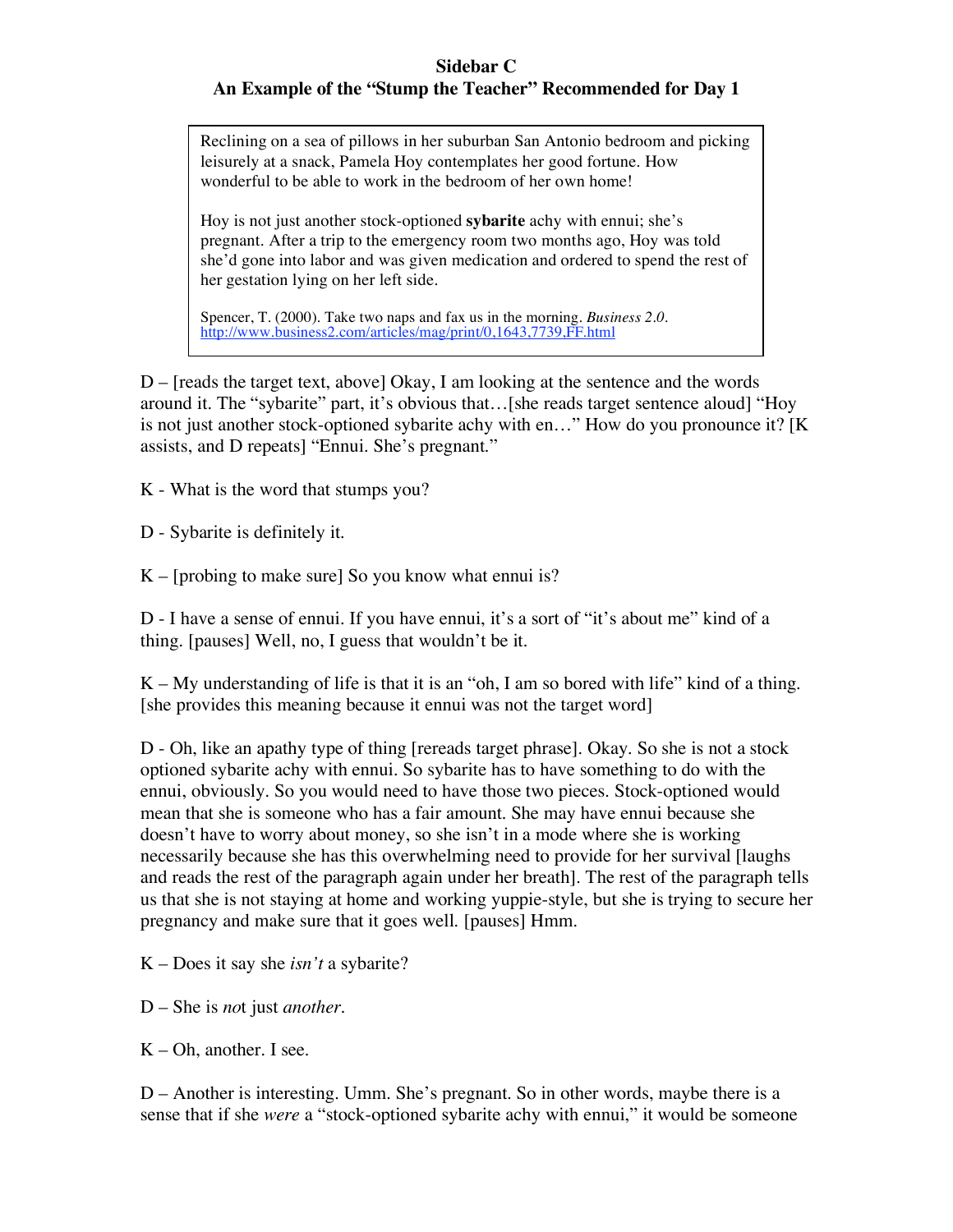who stays at home with this" I'm bored because I don't have purpose in my life" type of a thing. But that's *not* why she's working from home. She's there because she *has* to be. So that's the "not just *another* stock optioned sybarite." So Hoy is someone who would characterized as different from what's typical of that group of individuals, but it must also mean that she is something that she *could* just be at home, working. Someone who is an –ite is a member of something. So a member of a syber- [laughs]. What's a member of a syber-? A member of some type of group…..[D and K muse about the possible meanings of that apparently Greek root, which neither of us know].

K – I wonder if it could reference some Greek mythological character.

 $D - Right$ . Or it could be  $\ldots$  it's obviously somebody who has risen to a particular status. A sybarite has to be somebody who is part of a very privileged group. You make that assumption because of the other words. People with ennui obviously don't have a lot of other cares. They've sort of gotten to a point that the other things in their lives aren't as pressing. The pressing needs that most of us have for taking care of ourselves, they don't have. So "stock optioned sybarite" might mean somebody who has enough money to throw around in stocks. So she may be a member of the affluent, upper class. She doesn't necessarily have to be working. The stock options are there because she has money.

 $K - I$  am smiling and nodding because I am agreeing with everything you say. But that is not a word that I really know. So it's funny, because those are all my theories, too […].

D – So a sybarite is obviously somebody who has affluence of some sort, but we don't know what the source of their affluence is.

K – Right. I am presuming that you have determined a part of speech for sybarite.

D – It's obviously a noun.

 $K - Do$  you want to look it up in the dictionary? [they use the dictionary on K's laptop. The first entry does define Sybarite as a figure in Greek mythology]. "Somebody devoted to luxury and sensual desires."

 $D - We$  got the luxury part, but the sensual desires we didn't' pick up on.

 $K - Well$ , maybe the laying around,

D – [overlapping] the lounging, the pampering, the grapes, the oils and the massage.

 $K$  – [overlapping] Being catered to. I guess that makes sense given this second context, "utilitarian to sybarite." [looking up "ennui" to make sure they've understood it properly]. The dictionary defines ennui as "weariness and dissatisfaction with life that results from a loss of interest or sense of excitement," which is congruent with the sense we made of that word, also.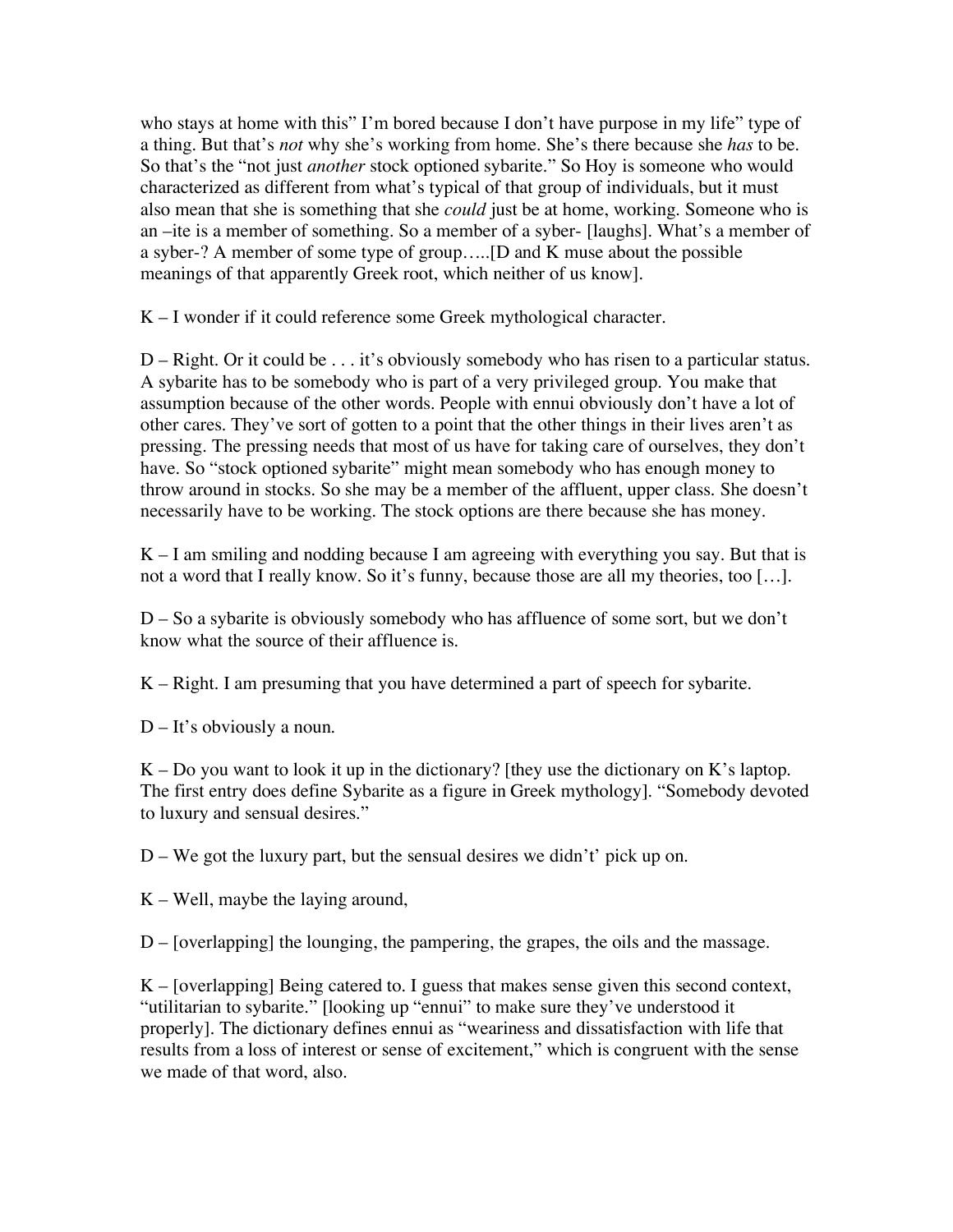### Sidebar D

## **Activating Background Knowledge for "The Lottery Ticket"**

The title of the story we are going to read this week is "The Lottery Ticket." This story was written by Russian author Anton Chekhov in \_\_\_\_\_\_\_\_\_\_\_\_\_. What does the phrase "The Lottery Ticket" bring to mind?

Read the first paragraph of the story. Can you make predictions about this story based on the title and this first paragraph? Brainstorm in your Researcher Notebook.

Ask students to share predictions with the class.

Then ask students to complete the following focused free-write in their Researcher Notebooks.

"In what ways, if any, would winning the lottery change your life?"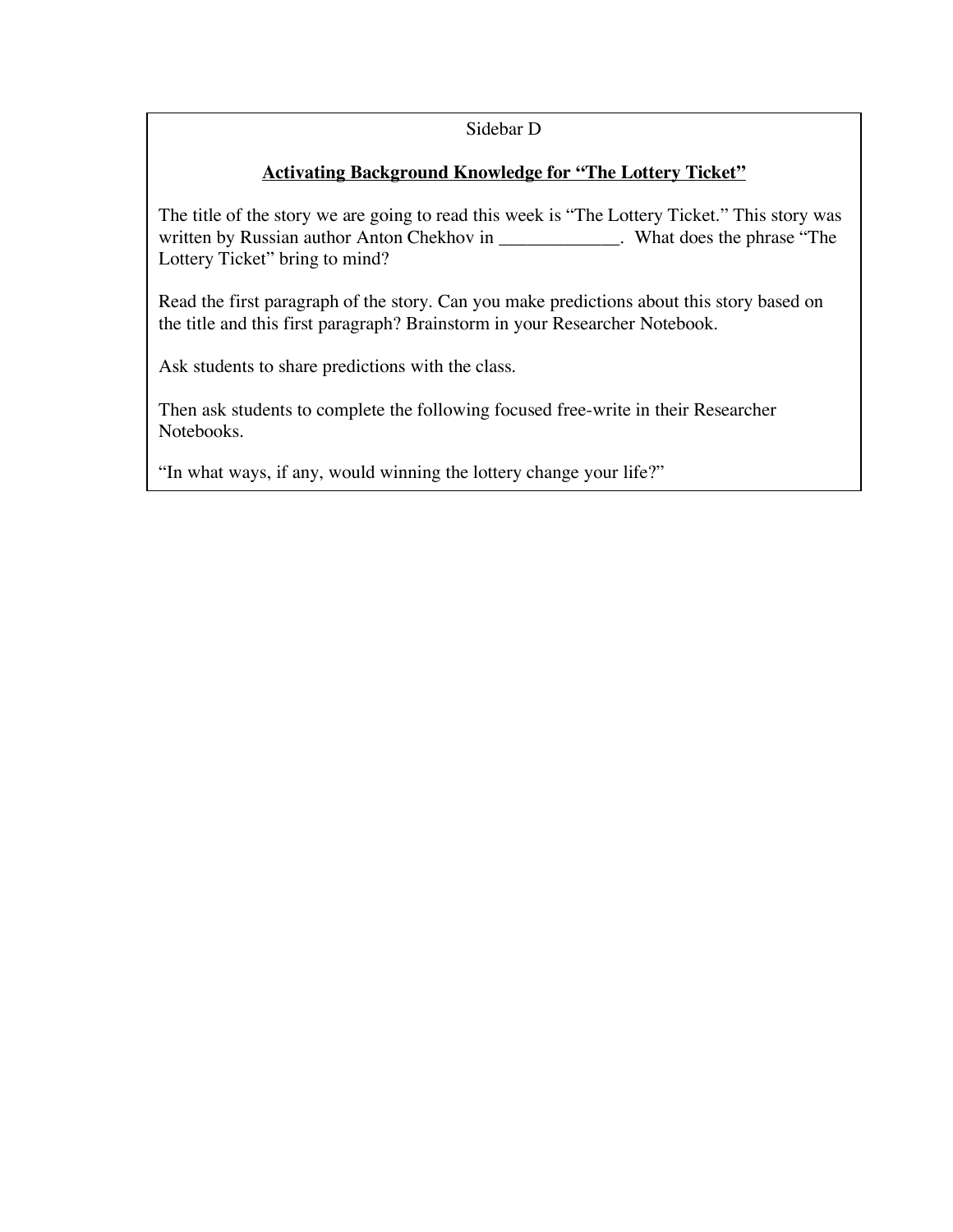| Sidebar E |  |
|-----------|--|
|-----------|--|

# **Potential Target Words Students Might Select From "The Lottery"**

| 1 <sub>ot</sub> | provinces    | dreary       | detestable             |
|-----------------|--------------|--------------|------------------------|
| lapsed          | villa        | dismay       | slander                |
| consented       | saunters     | farthing     | impartially            |
| mockery         | leisure      | parcels      | repulsive              |
| skepticism      | opaque       | begrudge     | malignantly            |
| douche          | flit         | farthing     | rubles                 |
| hollow          | evident      | saturated    | other people's expense |
| senseless       | soused       | grudge       | wearisome              |
| torment         | leisurely    | wretched     | husks                  |
| tantalize       | waistcoat    | fawning      | damnation              |
| bewildered      | fowls        | hypocritical |                        |
|                 | despondently |              |                        |
|                 |              |              |                        |